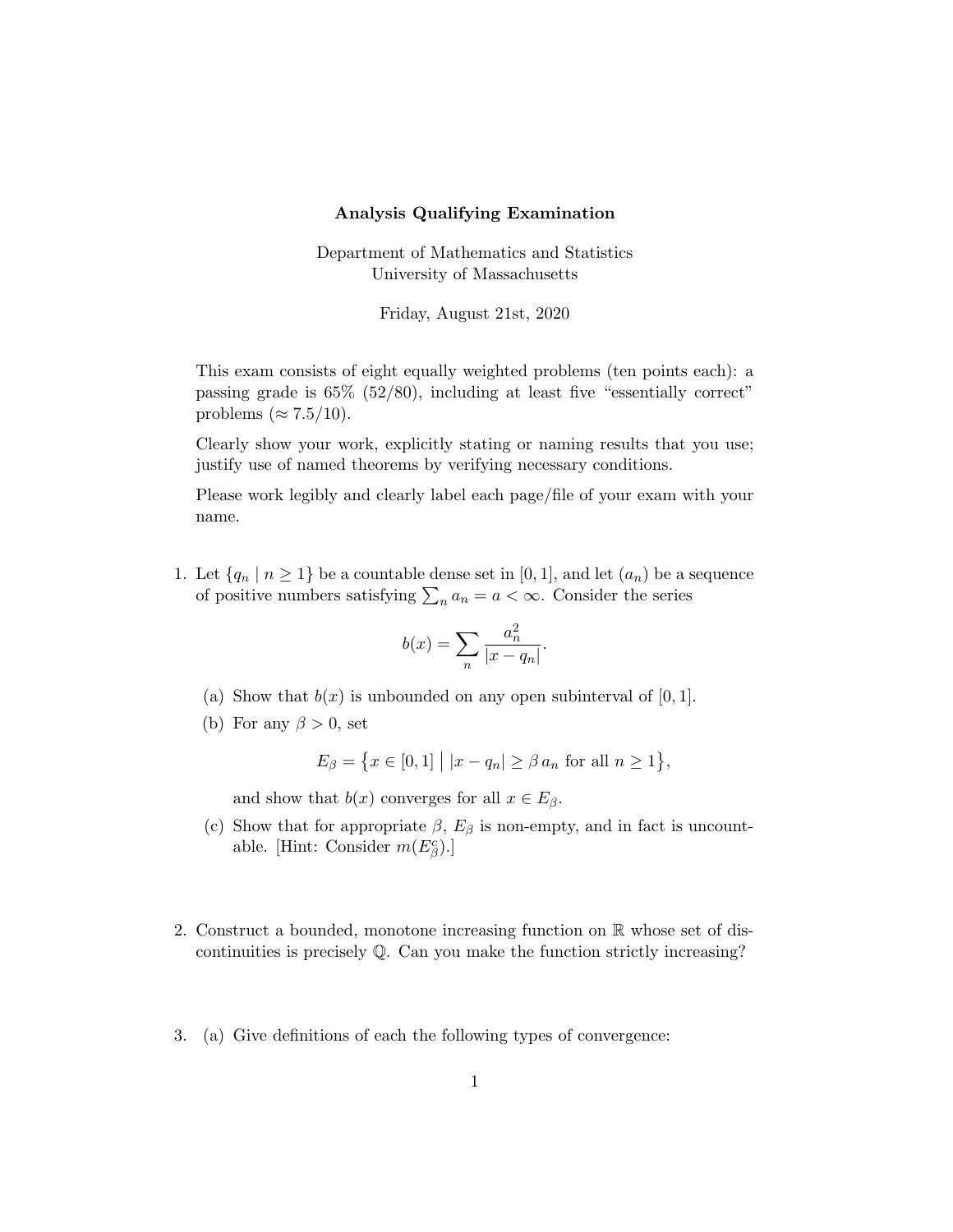- convergence in measure.
- uniform convergence;
- $L^1$  convergence;
- almost everywhere convergence;
- (b) Indicate without proof which types of convergence imply the others in the form  $A \implies B \implies C \implies D$ .
- (c) Provide examples of sequences which show that none of these notions of convergence are equivalent. That is, find a sequence that converges  $\mathcal C$  but not  $\mathcal B$ , etc.
- 4. Let  $\{e_n\}_{n=1}^{\infty}$  be an orthonormal basis for  $X := L^2([0,1])$ , and for any  $f \in X$ define  $f(n) := \langle f, e_n \rangle$ . Parts (a) and (b) of this problem are unrelated.
	- (a) For any  $f \in X$  and  $p \in [1,\infty)$ , define

$$
\left\|\widehat{f}\right\|_p = \left(\sum_{n=1}^{\infty} |\widehat{f}(n)|^p\right)^{1/p},
$$

whenever the sum is finite, and  $||f||_{\infty} = \sup_{n\geq 1} |f(n)|$ . Show that if  $\|\widehat{f}\|_p$  is finite, then so is  $\|\widehat{f}\|_q$  for  $q \in [p, \infty]$ , and  $\|\widehat{f}\|_q \leq \|\widehat{f}\|_p$ .

(b) Assume  $|e_n(x)| \leq M$  for all n and  $x \in [0,1]$ , and for  $f \in X$  and  $\alpha > 0$ define  $\overline{2}$ 

$$
|||f|||_{(\alpha)} := \left(\sum_{n=1}^{\infty} n^{2\alpha} |\widehat{f}(n)|^2\right)^{1/2}
$$

whenever this sum is convergent. Show that if  $|||f|||_{(\alpha)}$  is finite for some  $\alpha > \frac{1}{2}$  then  $f \in L^{\infty}([0,1])$  with  $||f||_{L^{\infty}([0,1])} \leq C|||f|||_{(\alpha)}$  for some constant  $C$  which is independent of  $f$ .

[Hints: For (a), first prove it for  $q = \infty$ ; for (b), write f in terms of  $\{e_n\}$ and use Cauchy-Schwarz.]

5. Let H be a Hilbert space with norm  $\|\cdot\|$  and inner product  $\langle \cdot, \cdot \rangle$ , and let  $A = \{x_n\}_{n=1}^{\infty}$  be an orthonormal set in X.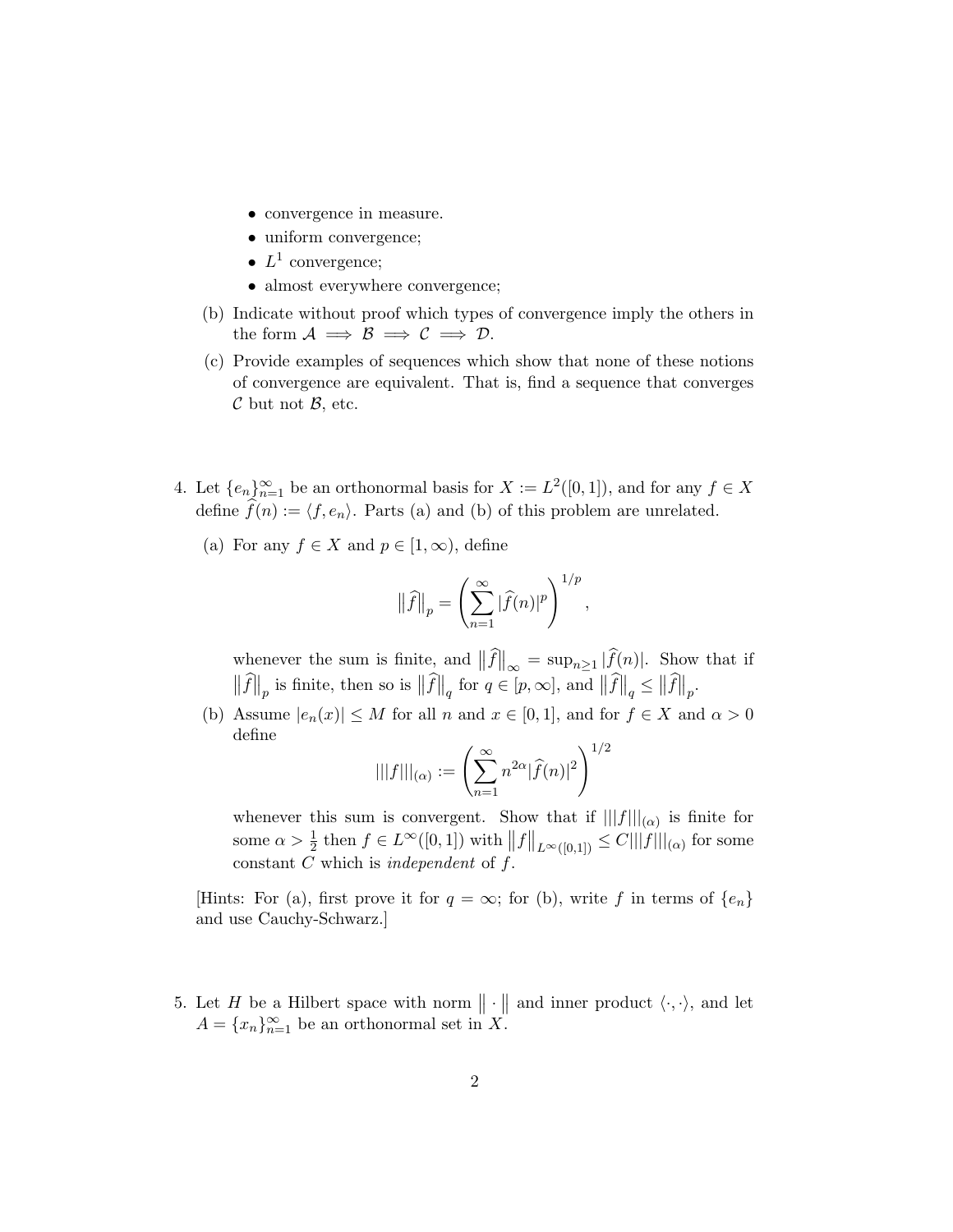- (a) Give an example of a Hilbert space  $H$  and an *infinite* orthonormal set A such that  $A$  is not a basis for  $H$ .
- (b) Prove that if  $||x||^2 = \sum_{n=1}^{\infty} |\langle x, x_n \rangle|^2$  for all  $x \in H$ , then A is a basis for  $H$ .
- (c) Strengthen the previous part by showing that  $A$  is a basis for  $H$  provided  $||x||^2 = \sum_{n=1}^{\infty} |\langle x, x_n \rangle|^2$  holds for all x in a dense subset of H.
- 6. The two parts of this problem are unrelated.
	- (a) Let  $X = (0, \infty)$ , let  $p \ge 1$  be given, and define

$$
T(f)(x) := \frac{1}{x^{1/p}} \int_0^x f(y) \, dy.
$$

Prove that if  $\frac{1}{p} + \frac{1}{q} = 1$ , then T is a bounded linear map from  $L^q(X)$ to  $BC(X)$ . Here  $BC(X)$  denotes the space of bounded continuous functions on X with the uniform norm  $||g||_u = \sup_{x \in X} { |g(x)| }$ .

(b) Compute the limit

$$
\lim_{n \to \infty} \int_0^\infty \frac{n^2 (1 - e^{-x^2/n^2})}{x^2 (1 + x^2)} dx,
$$

with justification where necessary.

7. For any  $f \in L^1(\mathbb{R}^d)$  define the maximal function  $f^*$  by

$$
f^*(x) = \sup_{x \in B} \frac{1}{|B|} \int_B |f(y)| dy,
$$

where the supremum is taken over balls containing  $x$ .

- (a) Show that if  $f$  is not identically zero, then  $f^*$  is not integrable. [Hint: Show  $|f^*(x)| \ge C|x|^{-d}$  for large  $|x|$ , by finding a ball with  $\int_B |f| > 0$ .
- (b) Now suppose f is supported in the unit ball with  $||f||_{L^1} = 1$ . Show that there is a constant  $c > 0$  such that

$$
m(\lbrace x : f^*(x) > \alpha \rbrace) \ge c\,\alpha^{-1}
$$

for all sufficiently small  $\alpha$ , where m denotes Lebesgue measure.